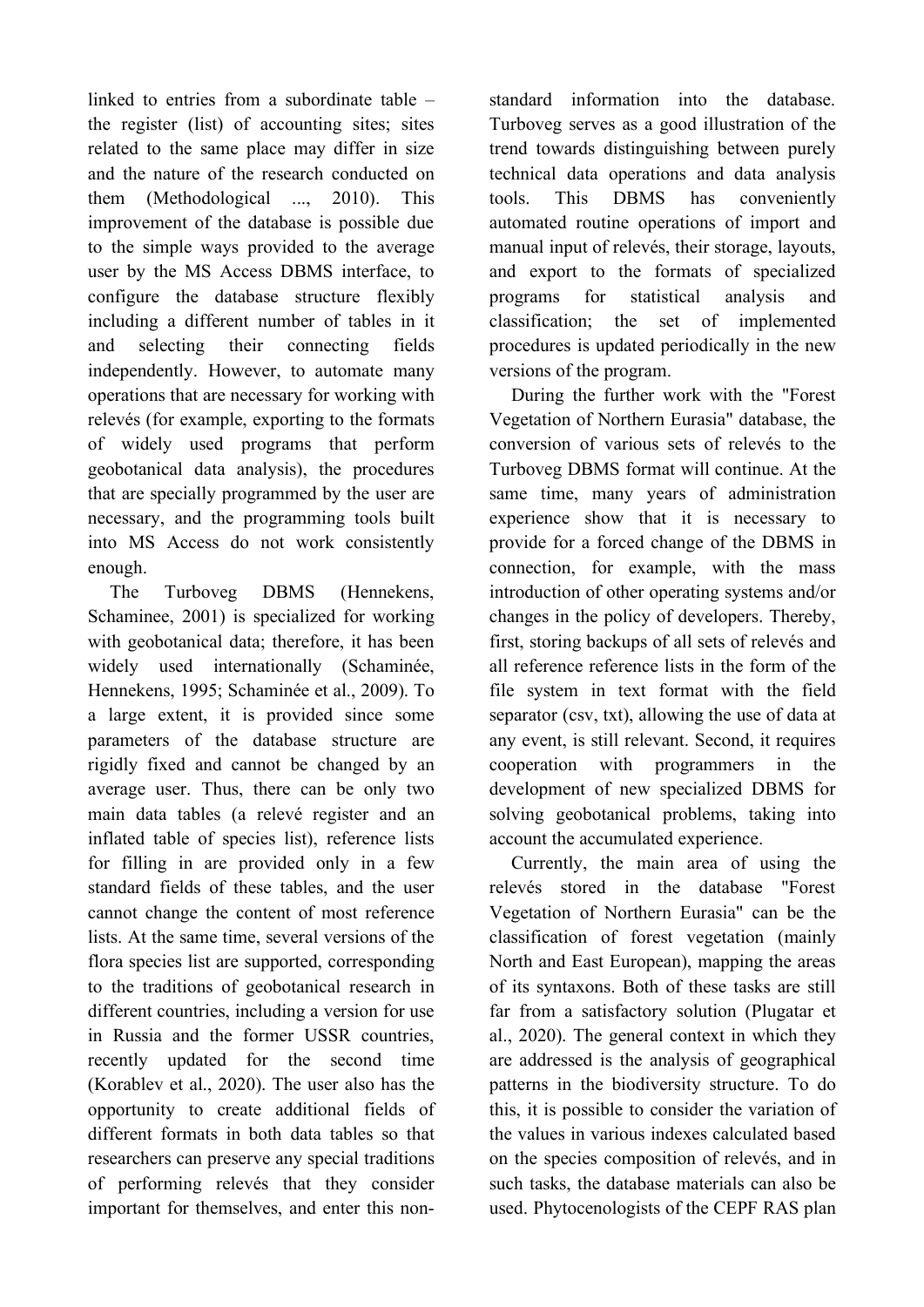to conduct research on these topics independently and participate in them as much as possible, including, as necessary and possible, field research to collect new relevés.

The above summary of the characteristics of ecotopes (the position in the relief, information about the soils, the mode of landuse) shows that the database contains not much information about the conditions in which the studied forests grew. The spatial (by geographical coordinates) linking of the places where relevés were executed with the attribute information of various digitized thematic maps and zonation schemes, as well as spatial digital models of certain landscape components, can help to fill in the missing information to some extent. To do this, it is planned, first, to conduct a targeted search for such thematic map data sources of information about the regions of European Russia and neighboring territories, and, second, to continue determining geographical coordinates for relevés made without the use of GPS navigators but containing detailed information about the georeference. The information on ecotopes obtained in this way, subjected to a thorough expert assessment of its accuracy, can be used in the regional and interregional comparative analysis of biodiversity.

## **CONCLUSION**

The base of vegetation relevés of the CEPF RAS was created and actively used to solve various problems in the study of ecology and geography of plant species and plant communities, the patterns of biodiversity of the forest cover of Northern Eurasia. The accumulated data is still in demand in Russian and international geobotanical research; steps are being taken to organize wider cooperation in the use of this data. Due to the passage of time, their importance may increase if the geographically, environmentally, and chronologically systematic collection of new

data and the improvement of tools for technical work with them continue.

## **ACKNOWLEDGEMENTS**

When writing the "Introduction" section, the authors consulted with the employees of the following institutes: the IMPB of RAS – E.M. Glukhova and the IPCBPSS of RAS – Doctor in Biological Sciences M.V. Bobrovskii, who took an active part in the development of the database. A significant contribution to this work was also made by the specialists of the CEPF RAS – E.Yu. Bakun and PhD D.L. Lugovaya. A large number of vegetation relevés were digitized by A.N. Pishchulev, who participated in the development of the "Guide on forest types in European Russia" (Zaugol'nova, Martynenko, 2012). The authors thank the reviewer, PhD L.G. Khanina, for valuable advices that allowed improving the content of all sections of the article. The work was carried out within the framework of the topic of the state task in the CEPF RAS (AAAA-A18-118052400130- 7).

## **REFERENCES**

- Balandin S.A., Ignatov M.S., Komarov A.S., Onipchenko V.G., Pavlov V.N., Petelin D.A., Khanina L.G., O bazah dannyh i unifikacii botanicheskoj nomenklatury dlja floristicheskih svodok (About databases and unification of botanical nomenclature for floristic monographs), *Bjulleten' Moskovskogo obshhestva ispytatelej prirody, Otdel biologicheskij*, 2000, Vol. 105, No. 3, pp. 70-71.
- Braun-Blanquet J., *Pflanzensoziologie, Grundzüge der Vegetationskunde*, Wien– New York, 1964, 865 s.
- Bruelheide H., Dengler J., Jiménez-Alfaro B., Purschke O., Hennekens S.M., ..., Zverev A., sPlot: a new tool for global vegetation analyses, *Journal of Vegetation Science*, 2019, Vol. 30, No. 2, pp. 161-186.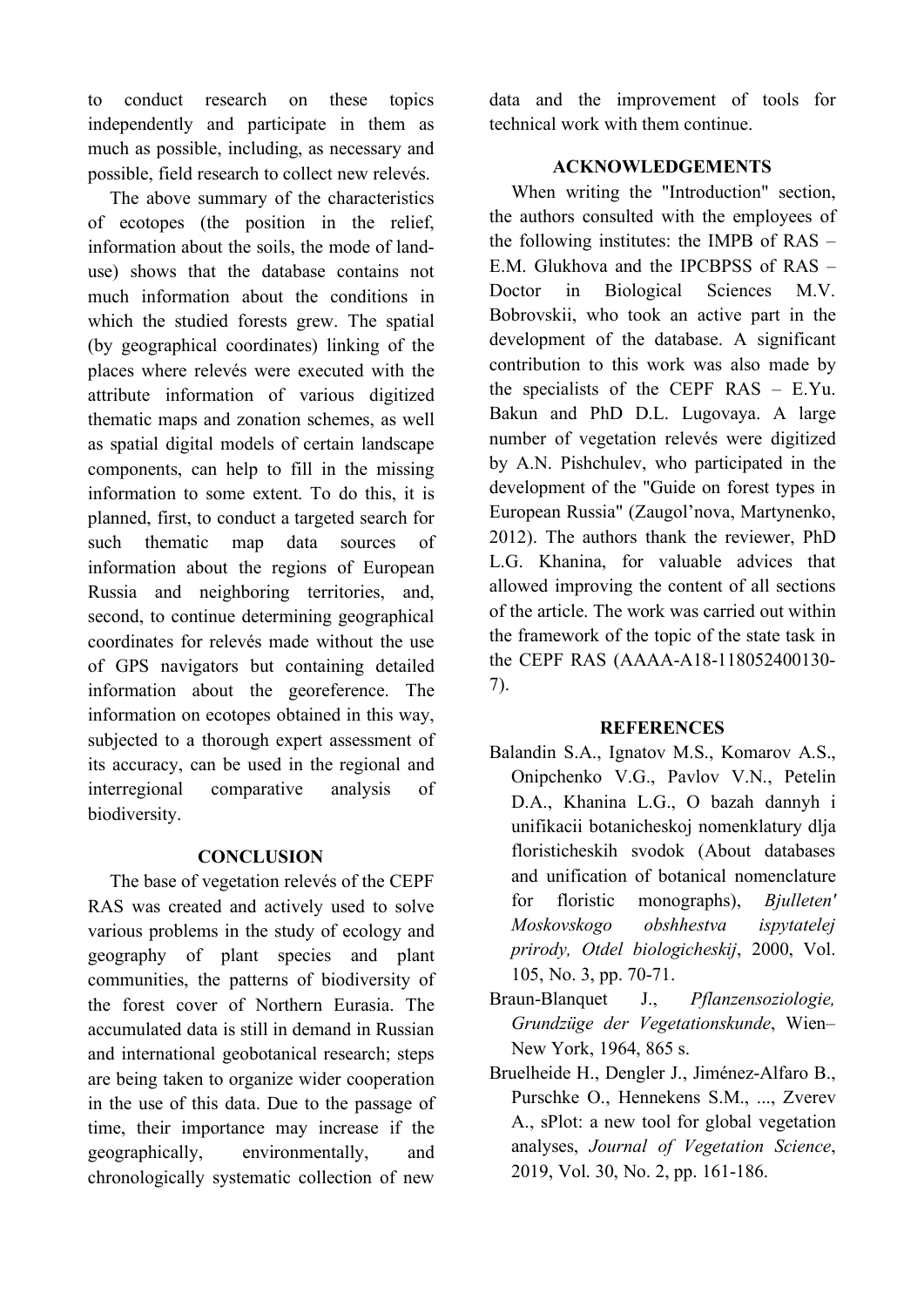- Cherepanov S.K., Sosudistye rastenija Rossii i sopredel'nyh gosudarstv (Vascular plants of Russia and neighboring states), Sankt-Petersburg: Mir i sem'ja, 1995, 990 p.
- Cherepanov S.K., *Sosudistye rastenija SSSR* (Vascular plants of the USSR), Leningrad: Nauka, 1981, 509 p.
- Chytrý M., Hennekens S.M., Jiménez-Alfaro B., Knollová I., Dengler J., …, Yamalov S., European Vegetation Archive (EVA): An integrated database of European vegetation plots, *Applied Vegetation Science*, 2016, Vol. 19, No. 1, pp. 173-180.
- Cyganov D.N., *Fitoindikacija jekologicheskih rezhimov v podzone hvojnoshirokolistvennyh lesov* (Phytoindication of environmental regimes within coniferbroadleaved subzone), Moscow: Nauka, 1983, 196 p.
- Dengler J., Jansen F., Glöckler F., Peet R.K., De Cáceres M., …, Spencer N., The Global Index of Vegetation-Plot Databases (GIVD): A new resource for vegetation science, *Journal of Vegetation Science*, 2011, Vol. 22, No. 4, pp. 582-597.
- Ellenberg H., *Vegetation Mitteleuropas mit den Alpen in okologischer, dynamischer und historischer Sicht*, 5, Aufl, Stuttgart: Ulmer, 1996, 1096 s.
- Ellenberg H., *Zeigerwerte der Gefasspflanzen Mitteleuropas*, Gottingen: Goltze, 1974, 97 s.
- *European Russian Forests: Their Current State and Features of Their History*, O.V. Smirnova, M.V. Bobrovsky, L.G. Khanina (eds.), Plant and Vegetation, Vol. 15, Dordrecht: Springer Science+Business Media B.V., 2017, 564 p.
- Golub V.B., Ispol'zovanie geobotanicheskih opisanij v kachestve kollekcii obrazcov dlja klassifikacii rastitel'nosti (Using vegetation relevés as a sample collection for classification communities), *Rastitel'nost' Rossii*, 2011, No. 17-18, pp. 70-83.
- Grime J.P., Hodson J.D., Hunt R., *Comparative plant ecology, A functional approach to common british species*, London: Unwin Hyman, 1988, 742 p.
- Grohlina T.I., Khanina L.G., Avtomatizacija obrabotki geobotanicheskih opisanij po jekologicheskim shkalam (Automatized execution of geobotanical relevés in ecological scales), *Principy i sposoby sohranenija bioraznoobrazija, sbornik materialov II Vserossijskij nauchnoj konferencii* (Principles and Ways of Biodiversity Conservation: Reports of the 2nd Scientific Conference), L.A. Zhukova (ed.), Yoshkar-Ola, 2006, pp. 87-89.
- Hammer Ø., Harper D.A.T., Ryan P.D., Past: Paleontological Statistics Software Package for Education and Data Analysis, *Palaeontologia Electronica*, 2001, Vol. 4, No. 1, pp. 1-9, available at: http://palaeoelectronica.org/2001\_1/past/issue1\_01.htm (12, December 2020).
- Hennekens S.M., Schaminée J.H.J., TURBOVEG, a comprehensive data base management system for vegetation data, *Journal of Vegetation Science*, 2001, Vol. 12, No. 4, pp. 589-591.
- Hennekens S.M., *TURBO(VEG), Software package for input, processing, and presentation of phytosociological data, User's guide*, Instituut voor Bos en Natuur, Wageningen and Unit of Vegetation Science, University of Lancaster, Lancaster, 1995, 54 p.
- Ignatov M.S., Afonina O.M., Ignatova E.A., Abolinja A.A., Akatova T.V., …, Zolotov V.I., Spisok mhov Vostochnoj Evropy i Severnoj Azii (Check-list of mosses of East Europe and North Asia), *Arctoa*, 2006, Vol. 15, pp. 1-130.
- Ignatov M.S., Afonina O.M., Spisok mhov na territorii byvshego SSSR (Check-list of mosses of the former USSR), *Arctoa*, 1992, No. 1, R, 1-85.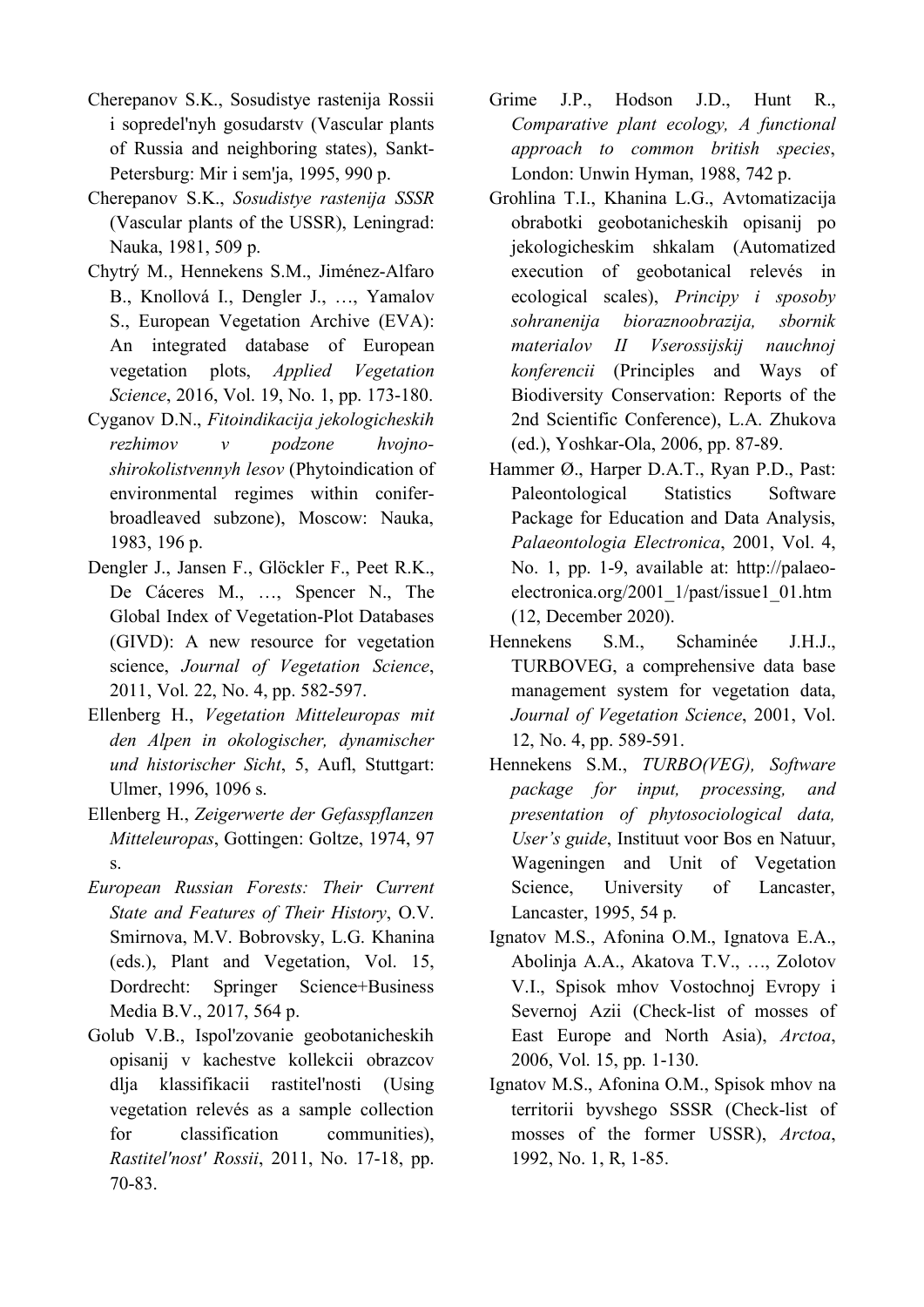- Jašková A., Braslavskaya T.Yu., Tikhonova E., Paal J., Rūsiņa S., …, Chytrý M., European Boreal Forest Vegetation Database, *Phytocoenologia*, 2020, Vol. 50, No. 1, pp. 79-92.
- Khanina L.G., Gluhova E.M., Shovkun M.M., Informacionnaja sistema po vidam sosudistyh rastenij Central'noj Rossii (An information system on vascular-plant species of Central Russia), *Trudy Zoologicheskogo instituta RAN*, 1999, Vol. 278, pp. 62.
- Khanina L.G., Grohlina T.I., Gluhova E.M., Novye vozmozhnosti programmy Ecoscale dlja obrabotki geobotanicheskih opisanij po jekologicheskim shkalam (The program Ecoscale: modernized opportunities for analysis of geobotanical relevés in of the ecological scales), *Matematicheskaja biologija i bioinformatika: V Mezhdunarodnaja konferencija, Doklady* (Mathematical Biology and Bioinformatics: Proceedings of the 5th International Conference), Moscow: Maks Press, 2014, pp. 192-193.
- Khanina L.G., *Informacionno-analiticheskaja sistema dlja ocenki bioraznoobrazija rastitel'nosti lesnyh territorij srednej polosy Rossii* (Information-analytical system for assessment of vegetation biodiversity within woodlands of Middle Russia), *Diss. cand. biol. nauk* (PhD thesis), Uspenskoe: Institut lesovedenija RAN, 1997, 145 p.
- Khanina L.G., Klassifikacija tipov lesorastitel'nyh uslovij po indikatornym vidam Vorob'eva–Pogrebnjaka: baza dannyh i opyt analiza lesotaksacionnyh dannyh (Classification of forest sites by the Vorobjev–Pogrebnyak species indicator tables: database and experience of analysis of forest inventory data), *Voprosy lesnoj nauki*, 2019, Vol. 2, No. 4, pp. 1-20.
- Khanina L.G., Zaugol'nova L.B., Smirnova O.V., Popadjuk R.V., Zubkova E.V., Baza dannyh geobotanicheskih opisanij na

JeVM (predlozhenija po standartizacii) (Proposal on standardization of electronic databases of geobotanical relevés), *Populjacii rastenij: principy organizacii i problemy ohrany prirody* (Plant Populations: the Principles of Organization and Conservation Problems), Yoshkar-Ola, 1991, pp. 98.

- Komarov A.S., Khanina L.G., Zubkova E.V., Gubanov V.S., Fomin V.G., O komp'juternoj realizacii naibolee trudoemkih metodov obrabotki geobotanicheskih opisanij (On the computer realization of the most laborconsuming methods of the analysis of vegetation relevés), *Nauchnye doklady vyshey shkoly. Biologicheskie nauki*, 1991, No. 8, pp. 45-51.
- Konstantinova N.A., Bakalin V.A., Andreeva E.N., Bezgodov A.G., Borovichev E.A., Dulin M.V., Mamontov Ju.S., Spisok pechenochnikov (*Marchantiophyta*) Rossii (Check-list of liverworts, *Marchantiophyta*, of Russia), *Arctoa*, 2009, Vol. 18, pp. 1-64.
- Korablev A.P., Liksakova N.S., Mirin D.M., Oreshkin D.G., Efimov P.G., Novyj spisok vidov rastenij i lishajnikov Rossii dlja programmy Turboveg for Windows (New species list of plants and lichens of Russia for Turboveg for Windiows), *Rastitel'nost' Rossii*, 2020, No. 38, pp. 151-156.
- Korchagin A.A., Rastitel'nost' severnoj poloviny Pechoro-Ilychskogo zapovednika (Vegetation of the north part of the Pechoro-Ilychskiy Reserve), *Trudy Pechoro-Ilychskogo gosudarstvennogo zapovednika* (Proceedings of the Pechoro-Ilychskiy State Reserve), 1940, No. 2, pp. 3-416.
- Landolt E., *Okologische Zeigerwerts zur Sweizer Flora*, Veroff. Geobot. Inst. Zurich: ETH, 1977, H. 64, s. 1-208,
- Matveeva N.V., Pochemu i zachem neobhodimo publikovat' geobotanicheskie opisanija v otkrytoj pechati (Why and what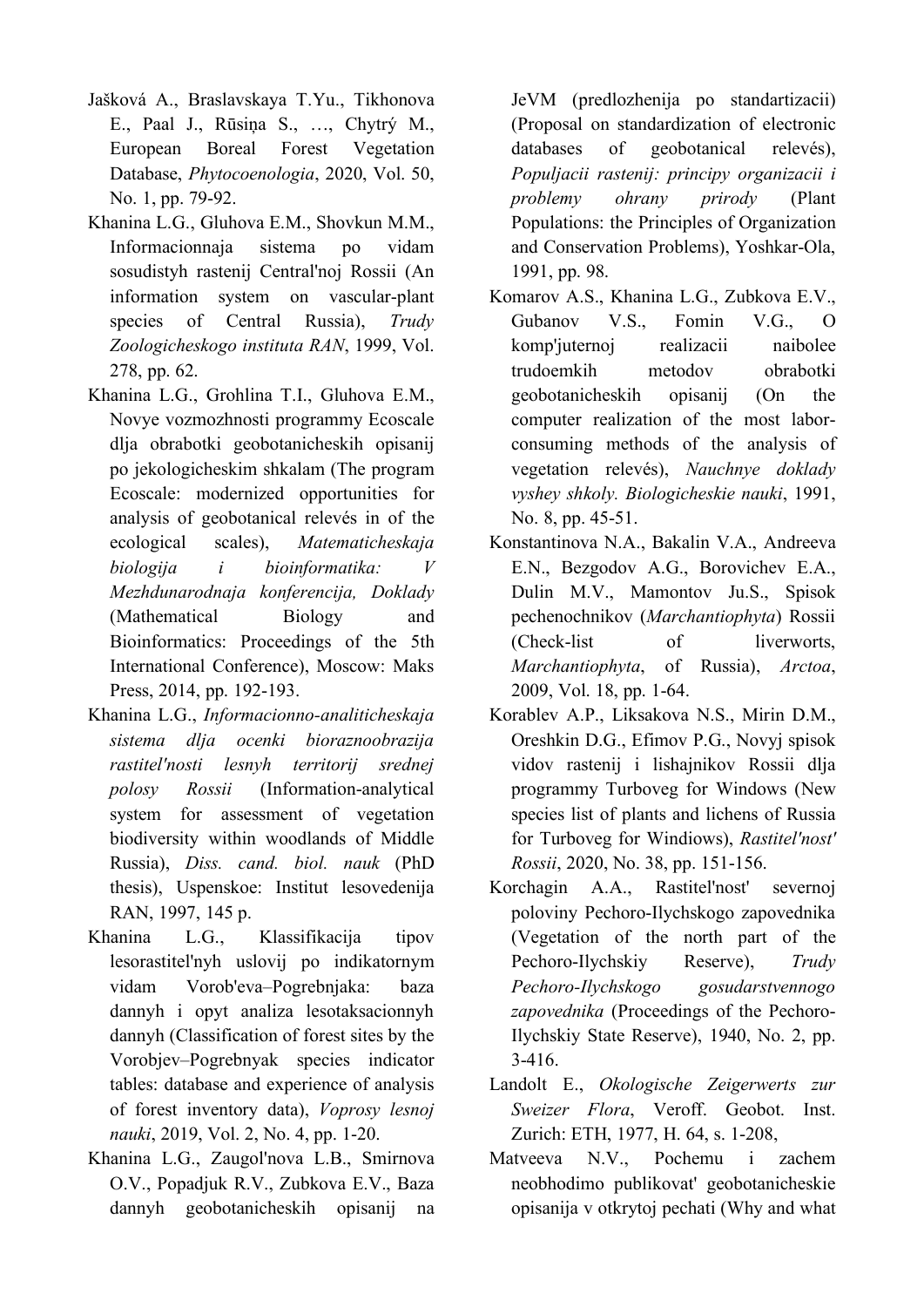for is necessary to publish geobotanical releveés in available press), *Rastitel'nost' Rossii*, 2008, No. 12, pp. 134-138,

- McCune B., Grace J.B., Urban D.L., *Analysis of ecological communities*, Oregon: MjM Software Design, 2002, 285 p.
- *Metodicheskie podhody k jekologicheskoj ocenke lesnogo pokrova v bassejne maloj reki* (Methodical approaches to ecological evaluation of woodland in a small-river basin), L.B. Zaugol'nova, T.Ju. Braslavskaya (eds.), Moscow: Tovarishhestvo nauchnyh izdanij KMK, 2010, 383 p.
- Morozova O.V., Zaugol'nova L.B., Isaeva L.G., Kostina V.A., Klassifikacija boreal'nyh lesov severa Evropejskoj Rossii, I. Oligotrofnye hvojnye lesa (Classification of boreal forests in the North of European Russia. I. Oligotrophic coniferous forests), *Rastitel'nost' Rossii*, 2008, No. 13, pp. 61-81.
- Mucina L., Rodwell J.S., Schaminée J.H.J., Dierschke H., European Vegetation Survey: current state of some national programmes, *Journal of Vegetation Science*, 1993, Vol. 4, No. 3, pp. 429-438.
- Mucina L., van der Maarel E., Twenty years of numerical syntaxonomy, *Vegetatio*, 1989, Vol. 81, No. 1, pp. 1-15.
- Nosova L.M., Tikhonova E.V., Baza dannyh geobotanicheskih opisanij "Elovye lesa Evropejskoj Rossii" (The geobotanicalrelevé database "Spruce forests of European Russia"), *Komp'juternye bazy dannyh v botanicheskih issledovanijah, Tret'e soveshhanie* (Electornic Databases in Botanical Researches, 3rd Workshop), Sankt-Petersburg: Botanicheskij in-t im. V.L. Komarova, 1997, pp. 77-78.
- Novakovskij A.B., Obzor sovremennyh programmnyh sredstv, ispol'zuemyh dlja analiza geobotanicheskih dannyh (A review of the modern programs for the geobotalical analysis), *Rastitel'nost' Rossii*, 2006, No. 9, pp. 86-95.
- *Ocenka i sohranenie bioraznoobrazija lesnogo pokrova v zapovednikah Evropejskoj Rossii* (Assessment and conservation of woodlands in nature reserves of European Russia), Moscow: Nauchnyj mir, 2000, 196 p.
- Oksanen J., Blanchet F.G., Kindt R., Legendre P., Minchin P.R., …, Wagner H., Package 'vegan', *Community ecology package*, 2013, Vol. 2, No. 9, pp. 1-295.
- Plugatar' Ju.V., Ermakov N.B., Krestov P.V., Matveeva N.V., Martynenko V.B., …, Poljakova M.A., Koncepcija klassifikacii rastitel'nosti Rossii kak otrazhenie sovremennyh zadach fitocenologii (The concept of vegetation classification of Russia as an image of contemporary tasks of phytocoenology), *Rastitel'nost' Rossii*, 2020, No. 38, pp. 3-12.
- Ramenskij L.G., Cacenkin I.A., Chizhikov O.N., Antipov N.A., *Jekologicheskaja ocenka kormovyh ugodij po rastitel'nomu pokrovu* (Ecological assessment of forage lands by vegetation), Moscow: Sel'hozgiz, 1956, 472 p.
- Schaminée J.H.J., Hennekens S.M., Chytrý M., Rodwell J.S., Vegetation-plot data and databases in Europe: an overview, *Preslia*, 2009, Vol. 81, No. 3, pp. 173-185.
- Schaminée J.H.J., Hennekens S.M., Update of the installation of Turboveg in Europe, *Annali di Botanica*, 1995, Vol. 53, No. 1, pp. 29-32.
- Smirnov V.Je., *Jekspertno-statisticheskij podhod k vydeleniju jekologocenoticheskih grupp vidov sosudistyh rastenij* (Expert-statistical approach to designation of ecological-coenotic groups of vascular-plant species), *Diss. kand. biol. nauk* (PhD thesis), Institut jekologii Volzhskogo bassejna Rossijskoj akademii nauk, Pushhino, 2007, 110 p.
- Smirnov V.Je., Khanina L.G., Bobrovskij M.V., Obosnovanie sistemy jekologocenoticheskih grupp vidov rastenij lesnoj zony Evropejskoj Rossii na osnove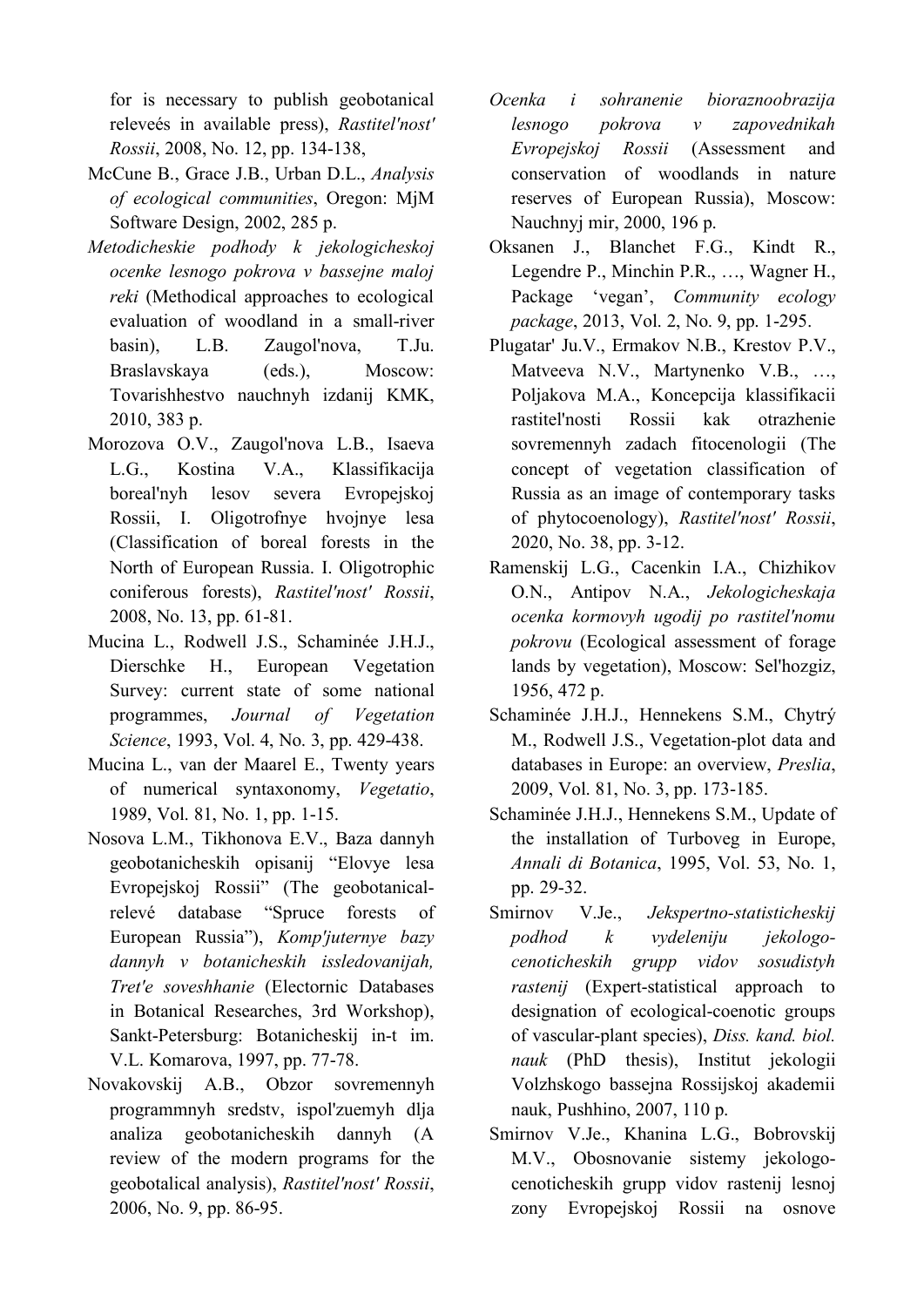jekologicheskih shkal, geobotanicheskih opisanij i statisticheskogo analiza (Validation of the ecological-coenotical groups of vascular plant species for European Russian forests on the basis of ecological indicator values, vegetation relevés and statistical analysis), *Bjulleten' Moskovskogo obshhestva ispytatelej prirody, Otdel biologicheskij*, 2006, Vol. 111, No. 2, pp. 36-47.

- Smirnov V.Je., SpeDiv programma dlja analiza raznoobrazija rastitel'nosti (SpeDiv – a package for analysis of vegetation diversity), *Principy i sposoby sohranenija bioraznoobrazija, sbornik materialov II Vserossijskij nauchnoj konferencii* (Principles and Ways of Biodiversity Conservation: Reports of the 2nd Scientific Conference), L.A. Zhukova (ed.), Yoshkar-Ola, 2006, pp. 142-143.
- Smirnova O., Zaugol'nova L., Khanina L., Braslavskaya T., Glukhova E., FORUS – database on geobotanic relevés of European Russian forests, *Mathematical biology and bioinfomatics, Proceedings of the 1st International Conference, Pushchino, 2006*, V.D, Lakhno (ed.), Moscow: MAKS Press, 2006, pp. 150-151.
- Smirnova O.V., Bobrovskij M.V., Khanina L.G., Smirnov V.Je., Sukcessionnyj status starovozrastnyh temnohvojnyh lesov Evropejskoj Rossii (Succession status of old-growth spruce and spruce-fir forests in European Russia), *Uspehi sovremennoj biologii*, 2006, Vol. 126, No. 1, pp. 26-48.
- Smirnova O.V., Bobrovsky M.V., Khanina L.G., Smirnov V.E., Old-growth spruce-fir forests in the plain area of the Komi Republic, *Russian Journal of Ecosystem Ecology*, 2018, Vol. 3, No. 4, pp. 1-25.
- Smirnova O.V., Khanina L.G., Smirnov V.Je., Jekologo-cenoticheskie gruppy v rastitel'nom pokrove lesnogo pojasa Vostochnoj Evropy (Ecologic-coenotic species groups in vegetation within forest belt of Eastern Europe), In:

*Vostochnoevropejskie lesa: istorija v golocene i sovremennost'* (Eastern European Forests: Holocene history and modernity), O.V. Smirnova (ed.), Moscow: Nauka, Vol. 1, pp. 165-175.

- Smirnova O.V., Korotkov V.N., Starovozrastnye lesa Pjaozerskogo leshoza severo-zapadnoj Karelii (Old-growth forests of north-west Karelia, Pjaozero forest management unit), *Botanicheskij zhurnal*, 2001, Vol. 86, No. 1, pp. 98-109.
- Smirnova O.V., Popadjuk R.V., Zaugol'nova L.B., Khanina L.G., Ocenka poter' floristicheskogo raznoobrazija v lesnoj rastitel'nosti (na primere zapovednika "Kaluzhskie zaseki") (Estimation of floristic losses in forest vegetation: "Kaluzhskie Zaseki" Reserve as an example), *Lesovedenie*, 1997, No. 2, pp. 27-42.
- Sukachev V.N., Rukovodstvo k issledovaniju tipov lesov (Manual on researches of forest types), In: *Izbrannye trudy v 3-h tomah* (Selected works in 3 volumes), Vol. 1, Leningrad: Nauka, 1972, pp. 15-141.
- Tichý L., JUICE, software for vegetation classification, *Journal of Vegetation Science*, 2002, Vol. 13, No. 3, pp. 451-453.
- Urbanavichjus G.P., Urbanavichene I.P., Svodnaja tablica "Lishajniki zapovednikov Rossii" (The combined table "Lichens of Russian nature reserves"), In: *Sovremennoe sostojanie biologicheskogo raznoobrazija na zapovednyh territorijah Rossii* (Current state of biodiversity within Russian nature reserves), Moscow: IUCN, Ministry of natural resouces of Russian Federation, Biodiversity conservation commission of RAS, 2004, pp. 26-215.
- Vorob'ev D.V., *Tipy lesov Evropejskoj chasti SSSR* (Types of forest communities in the European part of the USSR), Kiev: Izd-vo AN USSR, 1953, 452 p.
- Zaugol'nova L.B, Martynenko V.B., *Opredelitel' tipov lesa Evropejskoj Rossii* (Guide on forest types in European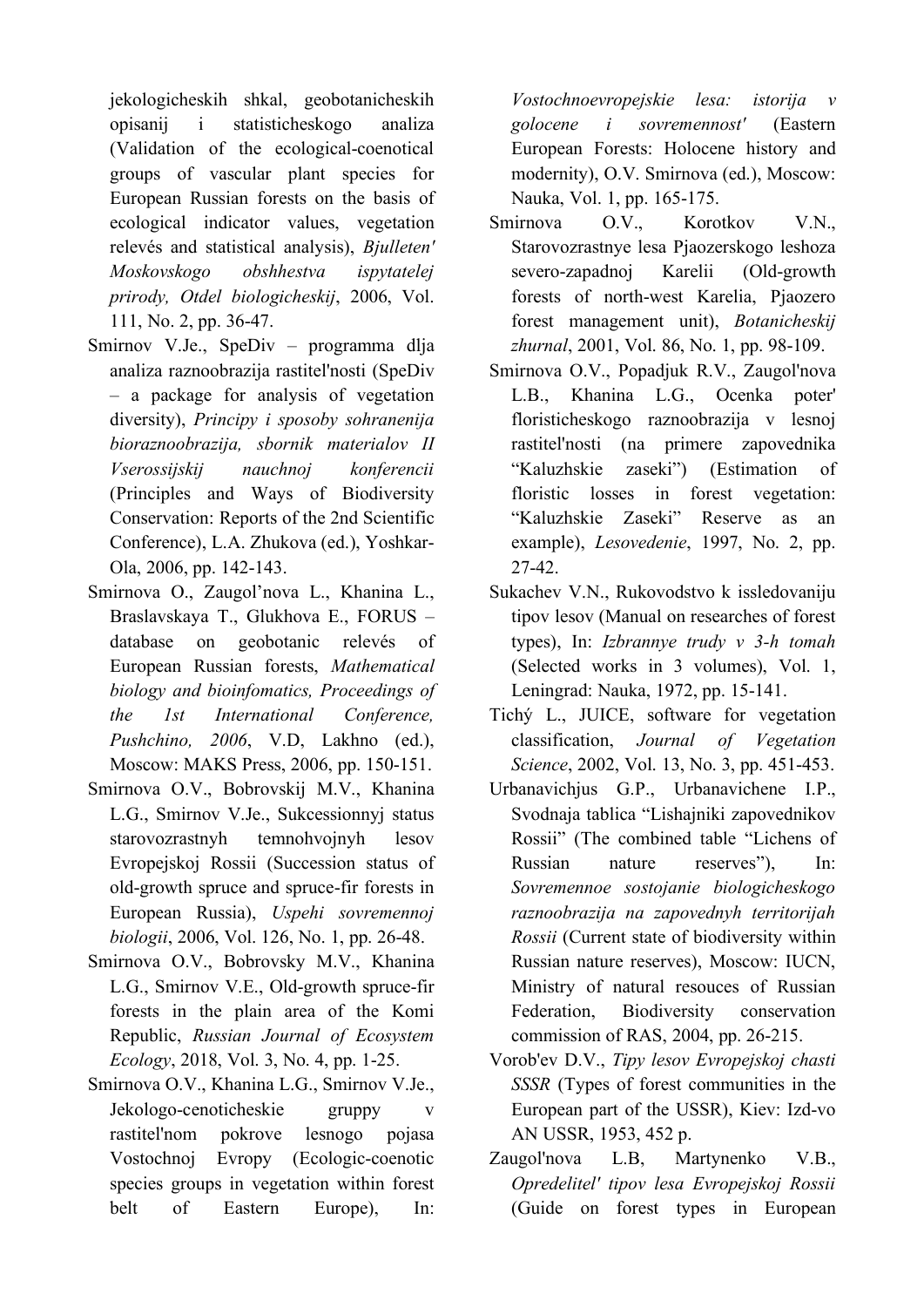Russia), 2012, Web-site, available at: http://www.cepl.rssi.ru/bio/forest/ (2020, 5 September).

- Zaugol'nova L.B., Bekmansurov M.V., Sukcessionnye processy v rastitel'nom pokrove nemoral'no-boreal'nyh lesov na peschanyh substratah i prognozy ih razvitija (na primere nacional'nogo parka "Marij Chodra") (Successions and prognoses of vegetation dynamics in nemoral-boreal sandy-soil woodland: an example of the National Park "Marij Chodra"), In: *Vostochnoevropejskie lesa: istorija v golocene i sovremennost'* (Eastern European Forests: Holocene history and modernity), O.V. Smirnova (ed.), Moscow: Nauka, 2004, Vol. 2, pp. 125-131.
- Zaugol'nova L.B., Byhovec S.S., Barinov O.G., Barinova M.A., Verifikacija ballovyh ocenok mestoobitanija po nekotorym parametram sredy (Verification of scores of habitats by some environmental parameters), *Lesovedenie*, 1998, No. 5, pp. 48-58.
- Zaugol'nova L.B. *Cenofond lesov Evropejskoj Rossii* (Forest coenofond within European Russia), 2006-2010, Web-site, available at: http://mfd.cepl.rssi.ru/flora/ (2020, 5 September).
- Zaugol'nova L.B., Ierarhicheskij podhod k analizu lesnoj rastitel'nosti malogo rechnogo bassejna (na primere Prioksko-Terrasnogo zapovednika) (Hierarchical approach to forest vegetation of small river basin, with special reference to the Prioksko-Terrasnij Reserve), *Botanicheskij zhurnal*, 1999, Vol. 84, No. 8, pp. 42-56.
- Zaugol'nova L.B., Istomina I.I., Tikhonova E.V., Analiz rastitel'nogo pokrova lesnoj kateny v antropogennom landshafte (na primere bassejna reki Zhiletovki, Podol'skij rajon Moskovskoj oblasti) (Analysis of a forest catena in anthropogenic landscape, river Zhiletovka, Podolsk district, Moscow region),

*Bjulleten' Moskovskogo obshhestva ispytatelej prirody, Otdel biologicheskij*, 2000a, Vol. 105, No. 4, pp. 42-52.

- Zaugol'nova L.B., Khanina L.G., Braslavskaja T.Ju., Bakun E.Ju., Gluhova E.M., …, Janickaja T.O., *Lesnaja rastitel'nost' Severnoj Evrazii (baza dannyh)* (Forest vegetation of the North Eurasia, electronic database), Svidetel'stvo gos, registracii (state registration certificate), No. 2014620258 (2014, 12 February).
- Zaugol'nova L.B., Khanina L.G., Opyt razrabotki i ispol'zovanija baz dannyh v lesnoj fitocenologii (Experience of elaboration and using databases in forest phytocoenology), *Lesovedenie*, 1996, No. 1, pp. 76-83.
- Zaugol'nova L.B., Morozova O.V., Rasprostranenie i klassifikacija nemoral'no-boreal'nyh lesov (Distribution and classification of nemoral-boreal forests), In: *Vostochnoevropejskie lesa: istorija v golocene i sovremennost'* (Eastern European Forests: Holocene history and modernity), O.V. Smirnova (ed.), Moscow: Nauka, 2004a, Vol. 2, pp. 13-62.
- Zaugol'nova L.B., Morozova O.V., Rasprostranenie i klassifikacija boreal'nyh lesov (Distribution and classification of boreal forests), In: *Vostochnoevropejskie lesa: istorija v golocene i sovremennost'* (Eastern European Forests: Holocene history and modernity), O.V. Smirnova (ed.), Moscow: Nauka, 2004b, Vol. 2, pp. 295-330.
- Zaugol'nova L.B., Morozova O.V., Tipologija i klassifikacija lesov evropejskoj Rossii: metodicheskie podhody i vozmozhnosti ih realizacii (Typology and classification of European Russian forests: methodological approaches and potentialities of their realization), *Lesovedenie*, 2006, No. 1, pp. 34-48.
- Zaugol'nova L.B., Shutov V.V., Ryzhov A.N., Tikhonova E.V., Ryzhova N.V., …,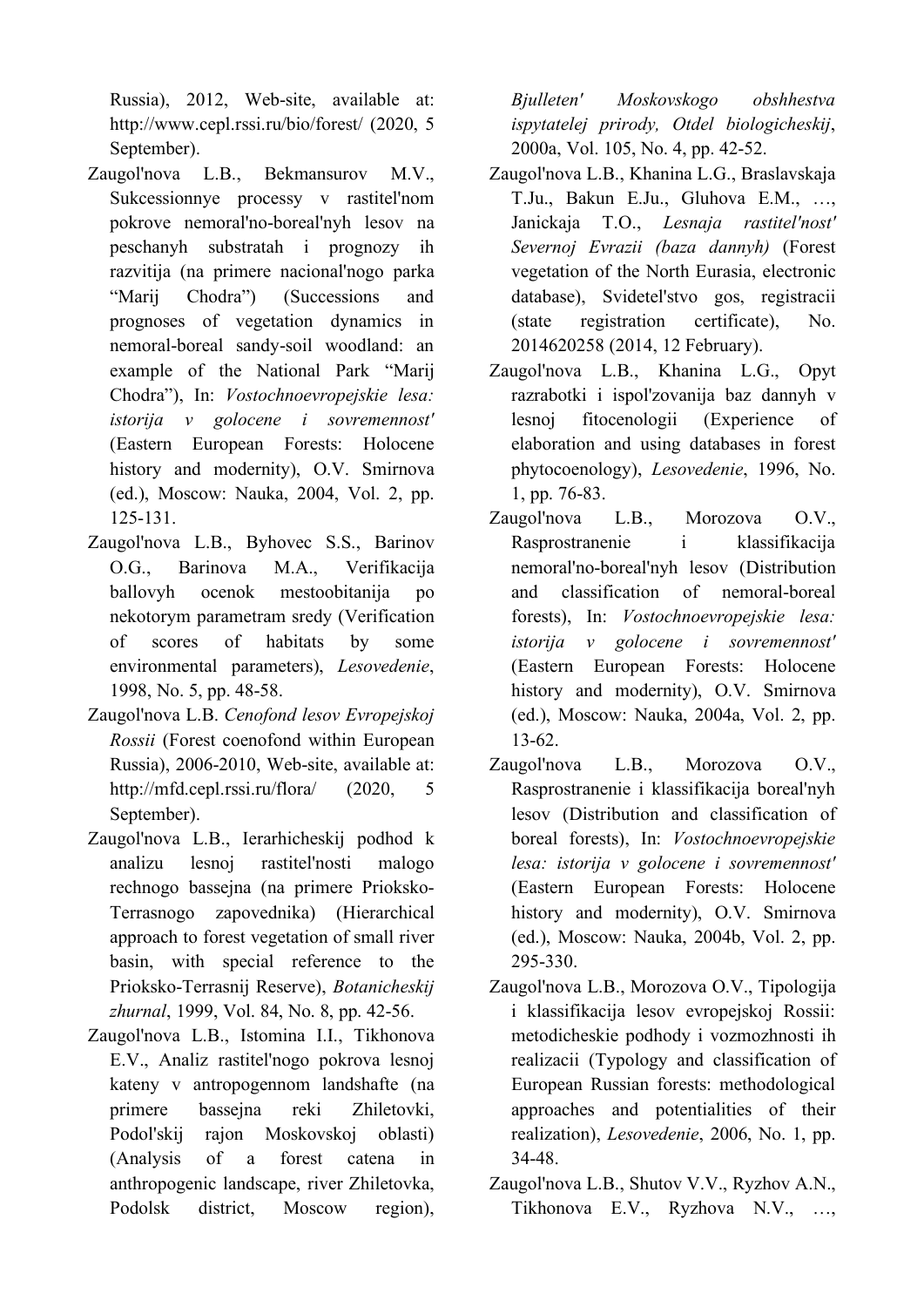Shirjaev S.I., Sostav i struktura rastitel'nosti lesnoj kateny v smeshannyh lesah juzhnoj chasti Kostromskoj oblasti (Composition and structure of vegetation along forest catena in mixed forests of the south part of Kostroma region), V.V. Shutov (ed.), Kostroma: Kostromskoj gosudarstvennyj tehnologicheskij universitet, 2000b, 92 p.

Zaugol'nova L.B., Smirnova O.V., Braslavskaja T.Ju., Degteva S.V., Prokazina T.S., Lugovaja D.L., Vysokotravnye taezhnye lesa vostochnoj chasti Evropejskoj Rossii (Tall herb boreal forests of Eastern part of European Russia), *Rastitel'nost' Rossii*, 2009, No. 15, pp. 3-26.

Zaugol'nova L.B., Smirnova O.V., Komarov A.S., Khanina L.G., Monitoring fitopopuljacij (Monitoring of plant populations), *Uspehi sovremennoj biologii*, 1993, Vol. 113, No. 4, pp. 402-414.

**Reviewer:** PhD, Chief Researcher, Associate Professor Khanina L.G.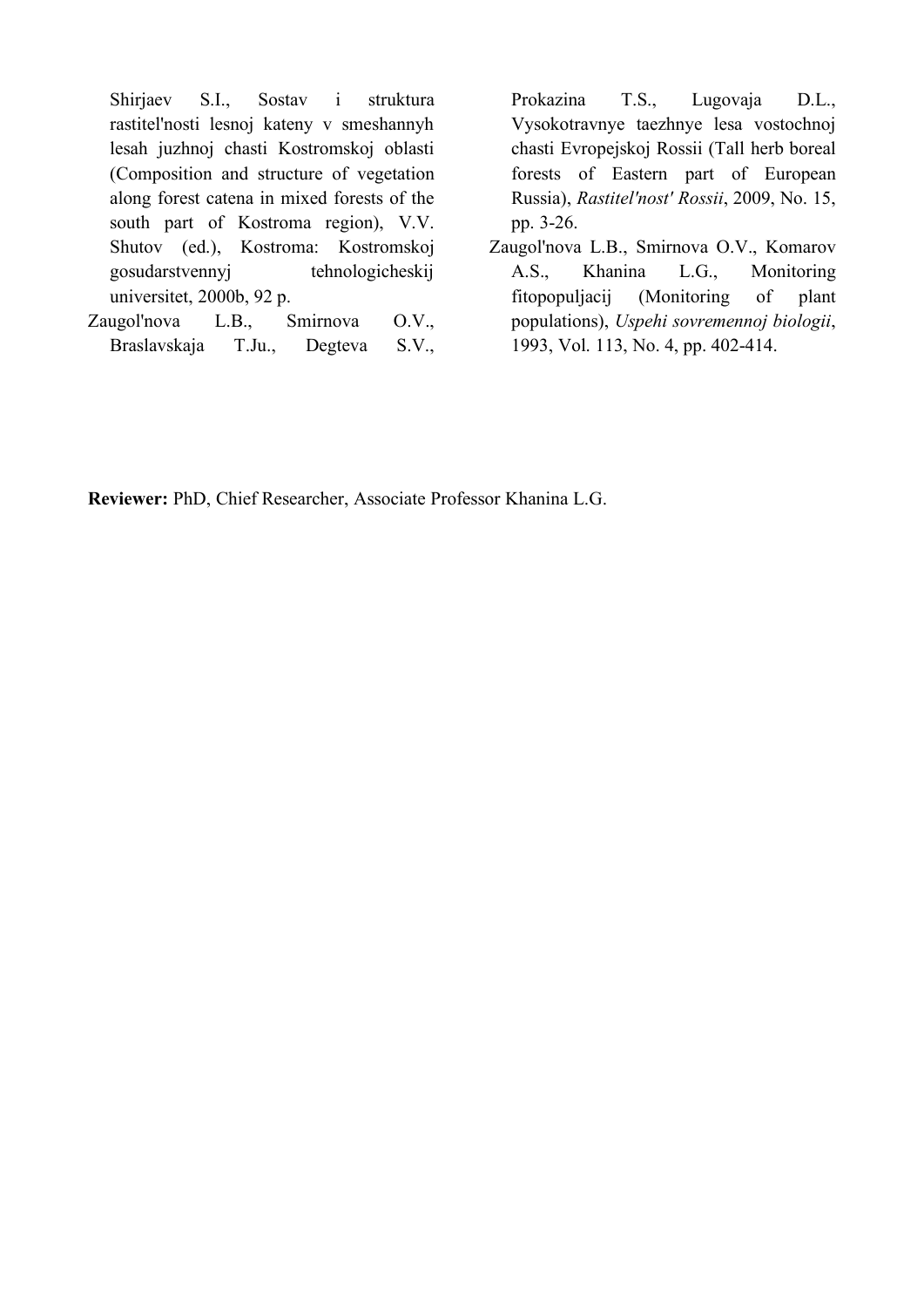*Supplementary materials*

## **Publications, relevés of which are digitized and included in the database "Forest vegetation of Northern Eurasia"**

Afanas'eva N.B., *Istorija lesnoj rastitel'nosti nacional'nogo parka "Russkij sever"* (History of forest vegetation in the National Park "Russian North"), Vologda, Izdatel'stvo "Sad-ogorod", 2010, 173 p.

Andrienko T.L., Sosnovye lesa Ukrainskogo Poles'ja (Pine forests of the Ukrainian Poles'je), *Klassifikacija rastitel'nosti SSSR s ispol'zovaniem floristicheskih kriteriev*, Moscow, Izdatel'stvo Moskovskogo universiteta, 1986, pp. 112-121.

Astapova T.N., Denisova G.M., Geobotanicheskoe opisanie travjanistogo pokrova v lesnom massive b. Verhne-Kljaz'minskogo zapovednika (Geobotanical characteristics of herb layer in forests of the former Upper-Kljaz'minskiy Nature Reserve), *Uchenye zapiskiMoskovskogo gorodskogo pedagogicheskogo instituta*, 1955, Vol. 29, Iss. 3, pp. 85-97.

Aune E.I., Forest vegetation in Hemne, Sor-Trondelag, Western Central Norway, *K. norske Vidensk. Selsk. Mus. Miscellanea*, 1973, Vol. 12, pp. 1-87.

Avrorin N.A., Kachurin M.H., Korovkin A.A., Materialy po rastitel'nosti Hibinskih gor. Materialy po rastitel'nosti central'noj i zapadnoj chastej Kol'skogo poluostrova (Data on vegetation of the Khibin Mountains – central and western parts of Kola Peninsula), *Trudy soveta po izucheniju proizvoditel'nyh sil (Serija Kol'skaja)*, Moscow, Izdatel'stvo Akademii nauk SSSR, 1936, Iss. 11, pp. 3-93.

Bulohov A.D., Semenishhenkov Ju.A., Shirokolistvenno-elovye lesa jugo-zapadnogo Nechernozem'ja Rossii (Broadleaved-conifer forests in the South-West Nechernozem'je of Russia), *Vestnik Brjanskogo gosudarstvennogo universiteta*, 2010, No. 4, pp. 118-123.

Bulohov A.D., Semenishhenkov Ju.A., Soobshhestva klassa Querco-Fagetea Br.-Bl. et Vlieger in Vlieger 1937 v Sudost'-Desnjanskom mezhdurech'e (Brjanskaja oblast') (Communities of class Querco-Fagetea Br.-Bl. et Vlieger in Vlieger 1937 in the Sudost'-Desnjanskoe interfluve, Brjansk Region), *Rastitel'nost' Rossii*, 2008, No. 13, pp. 3-13.

Bulohov A.D., Shapurko A.V., Associacii i tipy sosnovyh lesov Vet'minsko-Bolvinskogo mezhdurech'ja (v predelah Brjanskoj oblasti) (Associations and types of pine forests in the Vet'minsko-Bolvinskoe interfluve within Bryansk Region), *Vestnik Brjanskogo gosudarstvennogo universiteta*, 2010, No. 4, pp. 101-107.

Dylis N.V., Tipy listvennichnikov Juzhnogo Timana (Types of larch forests in the South Timan), *Trudy Botanicheskogo instituta Akademii nauk SSSR (Serija 3 – Geobotanika)*, 1938, Iss. 4, pp. 339-371.

Gorchakovskij P.L., *Shirokolistvennye lesa i ih mesto v rastitel'nom pokrove Juzhnogo Urala* (Broadleaved forests and their role in vegetation of the South Urals), Moscow, Nauka, 1972, 146 p.

Gorchakovskij P.L., Vazhnejshie tipy gornyh elovyh i sosnovyh lesov juzhnoj chasti Srednego Urala (The most important types of mountain spruce and pine forests in the south part of the Middle Urals), *Sbornik trudov po lesnomu hozjajstvu*, 1956, Iss. 3, pp. 7-50.

Grozdov B.V., Obnovlenskij V.M., *Pochvy i tipy lesa Kalashnikovskogo uchebno-opytnogo lespromhoza Lihoslavskogo rajona Moskovskoj oblasti* (Soils and forest types in Kalashnikovskoe experimental-training forestry, Lihoslavl district, Moscow Region), Iss. 1, 1931, pp. 46-99.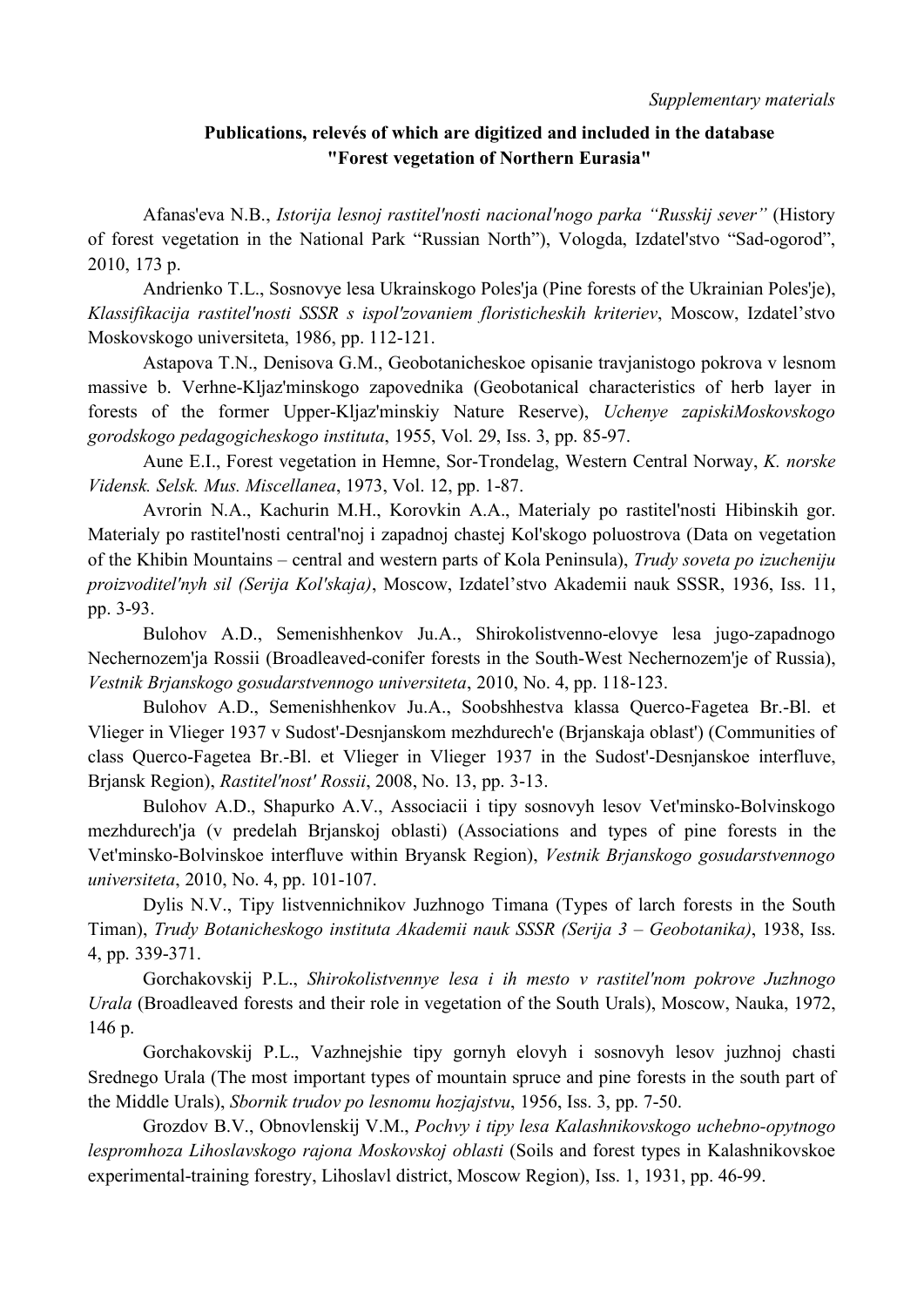Homutova M.S., Ocherk rastitel'nosti vodorazdela rek Nei i B. Kakshi (A study of vegetation within the interfluve between rivers Neya and Bolshaya Kaksha), *Uchenye zapiski Moskovskogo gos. pedagogicheskogo instituta imeni V.I. Lenina*, 1941, Vol. 30, Iss. 1, pp. 79-99.

Kasprowicz M., Acidophylous oak forests of the Wielkopolska region (West Poland) against the background of Central Europe, *Biodiversity Research Conservation*, 2010, Vol. 20, pp. 1-138.

Kasprowicz M., Acidophylous oak forests of the Wielkopolska region (West Poland) against the background of Central Europe, *Biodiversity Research Conservation*, 2010, Vol. 20, pp. 1-138.

Kolesnikov B.P., *Lesnaja rastitel'nost' jugo-vostochnoj chasti bassejna Vychegdy* (Forest vegetation in the south-east part of the Vychegda-river basin), Leningrad, Nauka, 1985, 215 p.

Korchagin A.A., Senjaninova-Korchagina M.V., Lesa Mologo-Sheksninskogo mezhdurech'ja (Forests within the Mologa-Sheksna interfluve), *Trudy Darvinskogo gos. zapovednika*, 1957, Vol. 4, pp. 241-402.

Korotkov K.O. *Lesa Valdaja* (Forests on the Valday Upland), Moscow, Nauka, 1991, 160 p.

Korotkov K.O., Morozova O.V., *Nekotorye lesnye soobshchestva sojuza Carpinion betuli v Podmoskov'e* (Some forest communities of the alliance Carpinion betuli in Moscow Region),

Moscow, Deponirovano v VINITI (No. 3395-V88), 1988, 33 p.

Kurnaev S.F., *Osnovnye tipy lesa srednej chasti Russkoj ravniny* (The main forest types within central part of Russian Plain), Moscow, Nauka, 1968, 356 p.

Kurnaev S.F., *Tenevye shirokolistvennye lesa Russkoj ravniny i Urala* (Shady broadleaved forests within Russian Plain and the Urals), Moscow, Nauka, 1980, 316 p.

Laiviņš M., Classification of dry spruce forest communities in Latvia, *Mežzinātne – Forest Science*, 2009, Vol. 20, No. 53, pp. 32-59.

Laiviņš M., Classification of dry spruce forest communities in Latvia, *Mežzinātne. Forest Science*, 2009, Vol. 20, No. 53, pp. 32-59.

Leskov A.I., Fitocenoticheskij ocherk redkolesij bassejna r. Poluja (Phytocoenotic study of woodlands within the Poluy-river basin), *Trudy Botanicheskogo instituta Akademii nauk SSSR (Serija 3 – Geobotanika)*, 1937, Vol. 4, pp. 253-276.

Matuszkiewicz J., Przegląd fitosocjologiczny zbiorowisk leśnych Polski, Cz. 4, Bory świerkowe i jodłowe, *Phytocoenosis*, 1977, Vol. 6, No. 3, pp. 151-225.

Matuszkiewicz J., Przegląd fitosocjologiczny zbiorowisk leśnych Polski, Cz. 4, Bory świerkowe i jodłowe, *Phytocoenosis*, 1977, Vol. 6. No. 3, pp. 151-225.

Petrov V.V., Kuzenkova L.Ja., Rezul'taty izuchenija svjazi mezhdu harakterom lesnoj rastitel'nosti i pochvoobrazujushhimi porodami na jugo-zapade Moskovskoj oblasti (Relationship between forest communities and soil-forming rocks in the south-west part of Moscow Region: results of study), *Uchenye zapiski Moskovskogo oblastnogo pedagogicheskogo instituta*, 1968, Vol. 181, Iss. 12, pp, 196-205.

Polozov M.B., Solomeshh A.I., *Sintaksonomicheskij sostav lesnoj rastitel'nosti juzhnoj Udmurtii. I. Pojmennye lesa* (Syntaxonomy of forest vegetation at south extreme of Udmurt Republic: Part 1 – Floodplain forests), Min-vo obshhego i prof. obrazovanija RF, Izhevsk: Udmurtskij gos. un-t (Deponirovano v VINITI, No. 3384-V99), 1999, 37 p.

Porfir'ev V.S., Temnohvojnye shirokolistvennye lesa severo-vostoka Tatarii (Mixed forests at north-east extreme of Tatarstan Republic), *Uchenye zapiski Kazanskogo gos. pedagogicheskogo instituta, fakul'tet estestvoznanija*, Kazan', 1950, Iss. 9, pp. 47-117.

Prilepskij N.G., *Rastitel'nyj pokrov severo-vostoka Kostromskoj oblasti (bassejna r. Vohmy)* (Vegetation at north-east extreme of Kostroma Region: Vokhma-river basin), Dissertacija … kandidata biol. nauk, Moscow, Moskovskiy gos. universitet imeni M.V. Lomonosova, 1992, 354 p.